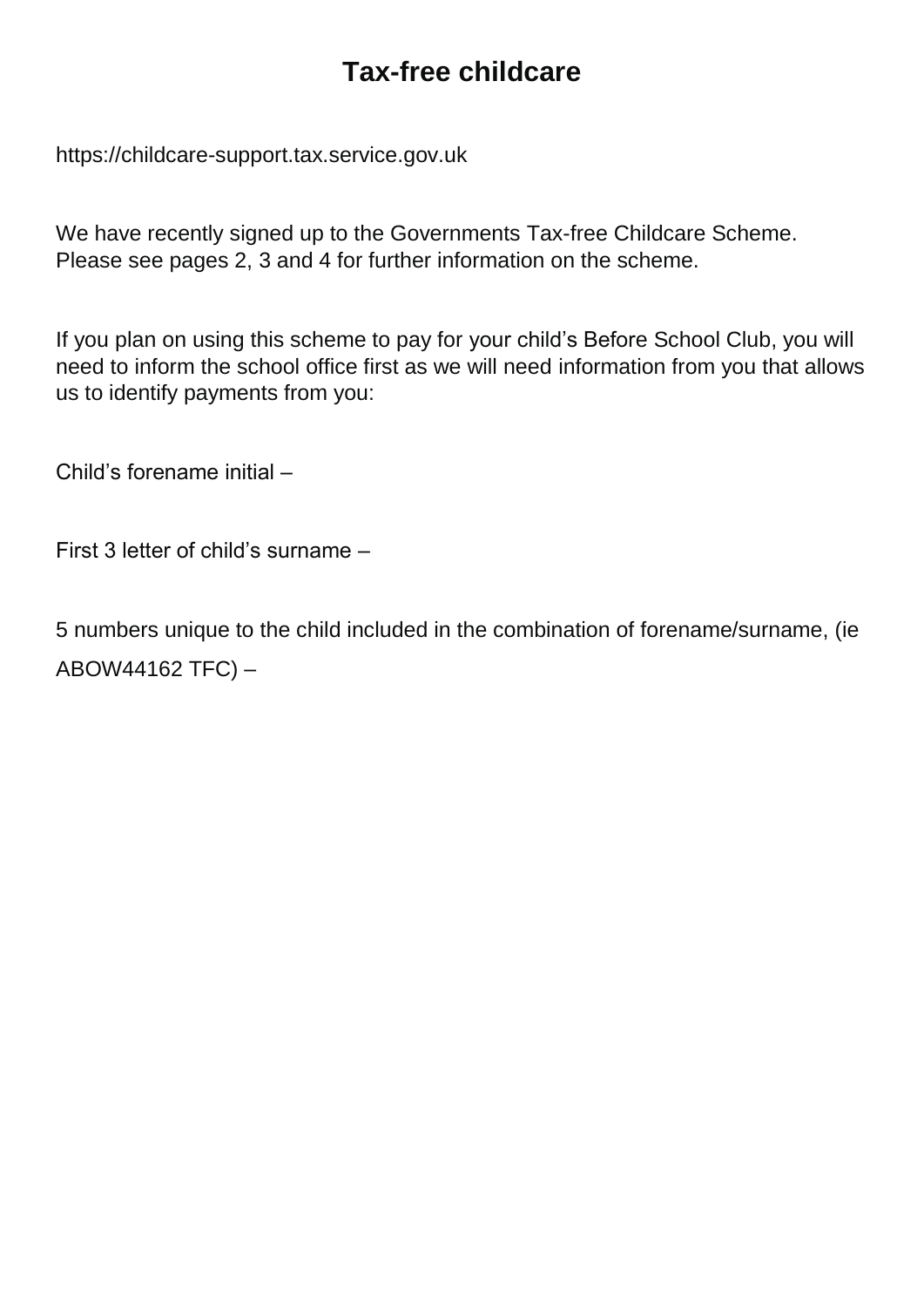# **Applying for Tax-Free Childcare**

### **Who can apply?**

You can apply for Tax-Free Childcare if:

- your child is less than 12 years old, or
- your child is disabled and less than 17 years old and they're either:
- receiving Disability Living Allowance, a Personal Independence Payment or an Armed Forces Independence Payment
- severely sight-impaired or blind, confirmed by a consultant ophthalmologist
- the child you're applying for usually lives with you (you don't have to be their parent)
- you live and work in the UK, unless you're a Crown servant or member of the HM Armed Forces posted overseas
- you're working and expect:
- to earn, on average, at least £120 per week (but see below if you're under 25)
- your total taxable [income](https://www.gov.uk/income-tax) to be less than £100,000 per year If you have a partner, when you apply for Tax-Free Childcare they need to be working and expect to earn, on average, £120 per week and less than £100,000 per year.

A person is your partner if you're:

- married or in a civil partnership, and live together in the same household, or
- a couple who live together as if you're married or in a civil partnership If you're under 25, you should expect to earn at least £113 a week.

If you're under 24 or an apprentice, you should expect to earn the equivalent of 16 hours, at the national minimum wage and living wage rate which applies to you.

Every 3 months, you'll need to reconfirm you're still eligible for Tax-Free Childcare using your childcare service account. It's easy to do; you just tick a box to confirm that your details haven't changed. You'll be reminded to do this, 4 weeks before the reconfirmation deadline.

You can't apply for Tax-Free Childcare for a child who is:

- your foster child
- living away from your home for 6 months or more
- in a young offenders' institution or secure children's home or training centre
- being looked after by a local authority, unless its short term respite care

If you're adopting a child, you can apply for Tax-Free Childcare when a court has made an adoption order.

### **Self-employment**

You can apply for Tax-Free Childcare if you're self-employed and have registered your business with HM Revenue and Customs.

You can use income from both your employment and self-employment to meet the minimum income.

Your first 12 months of self-employment is your start-up period. During this time, you don't have to earn the minimum £120 a week to be eligible for Tax-Free Childcare.

You can average your self-employment income across the year to meet the minimum income criteria. You need to meet the minimum using just your self-employment income if you take this approach.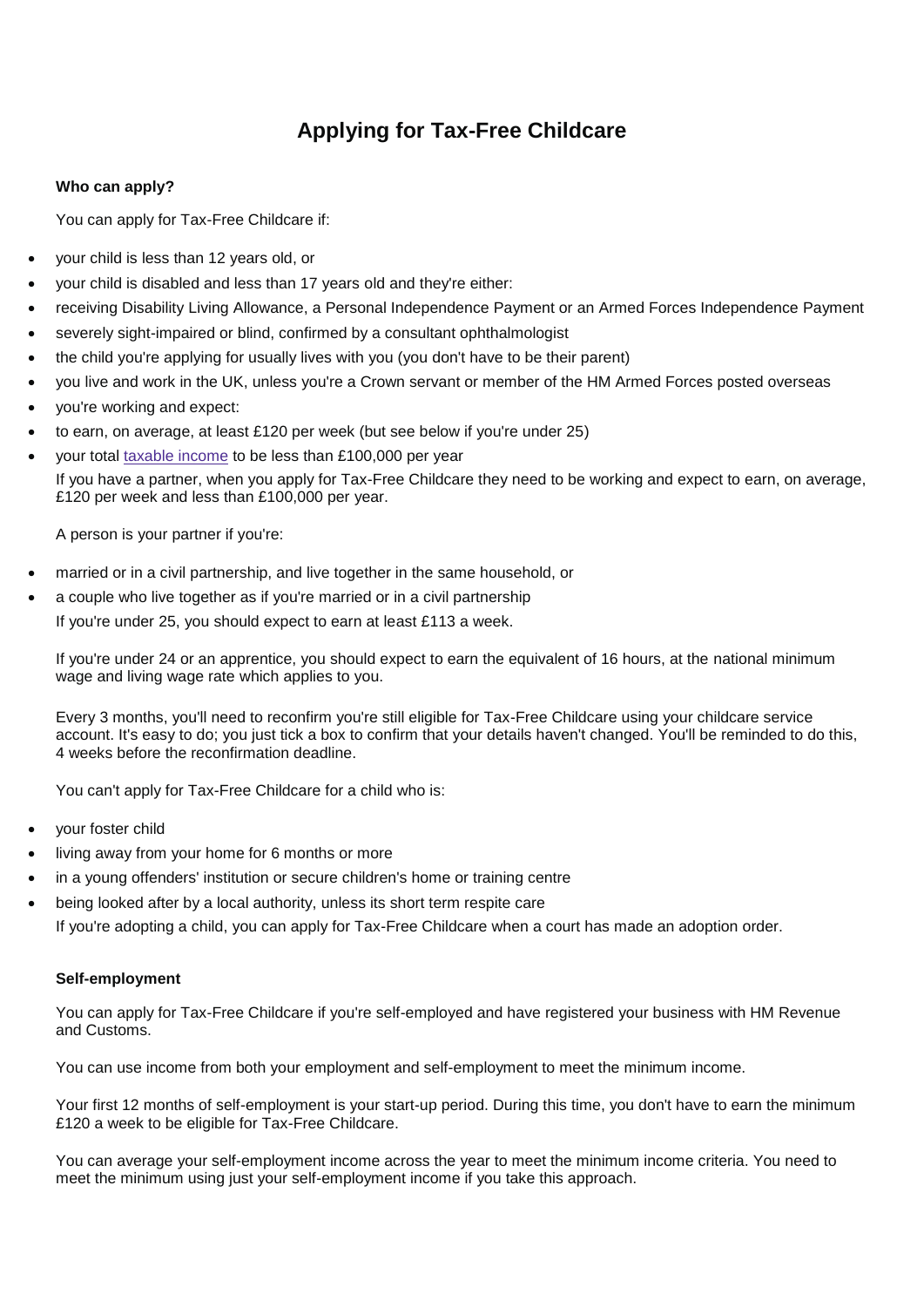# **Time off work**

You can still apply for Tax Free Childcare if you're on paid:

- sick leave
- ordinary or additional maternity, paternity or adoption leave or getting Maternity Allowance
- shared parental leave
- annual leave

You can also apply for Tax-Free Childcare, if you're not working, but expect to start a new job in the next 14 days.

#### **Benefits or support**

You may still be able to get Tax-Free Childcare, if you or your partner doesn't work, and the non-working partner gets:

- Incapacity Benefit or long-term Incapacity Benefit
- Severe Disablement Allowance
- Carer's Allowance
- contribution-based Employment and Support Allowance
- National Insurance credits because of incapacity or limited capability for work

If you apply for Tax-Free Childcare, you won't be able to get:

- Child Tax Credit
- Working Tax Credit
- Universal Credit
- childcare vouchers from your employer

Your Child Tax Credit and Working Tax Credit payments will stop automatically if you successfully apply for Tax-Free Childcare.

You should apply for Tax-Free Childcare before asking Jobcentre Plus to stop your claim to Universal Credit, because there may be other reasons why you're not eligible for Tax-Free Childcare.

If you're getting childcare vouchers, you need to tell your employer within 3 months of applying for Tax-Free Childcare so that they can stop giving you childcare vouchers.

You can use the childcare calculator to work out if you'll be better off with Tax-Free Childcare, before you apply and stop your tax credits, Universal Credit child vouchers.

### **Other childcare schemes**

You can still apply for Tax-Free Childcare if you get:

- Child Benefit
- 15 hours free childcare and education for children aged 2 to 4-years old
- 30 hours free childcare